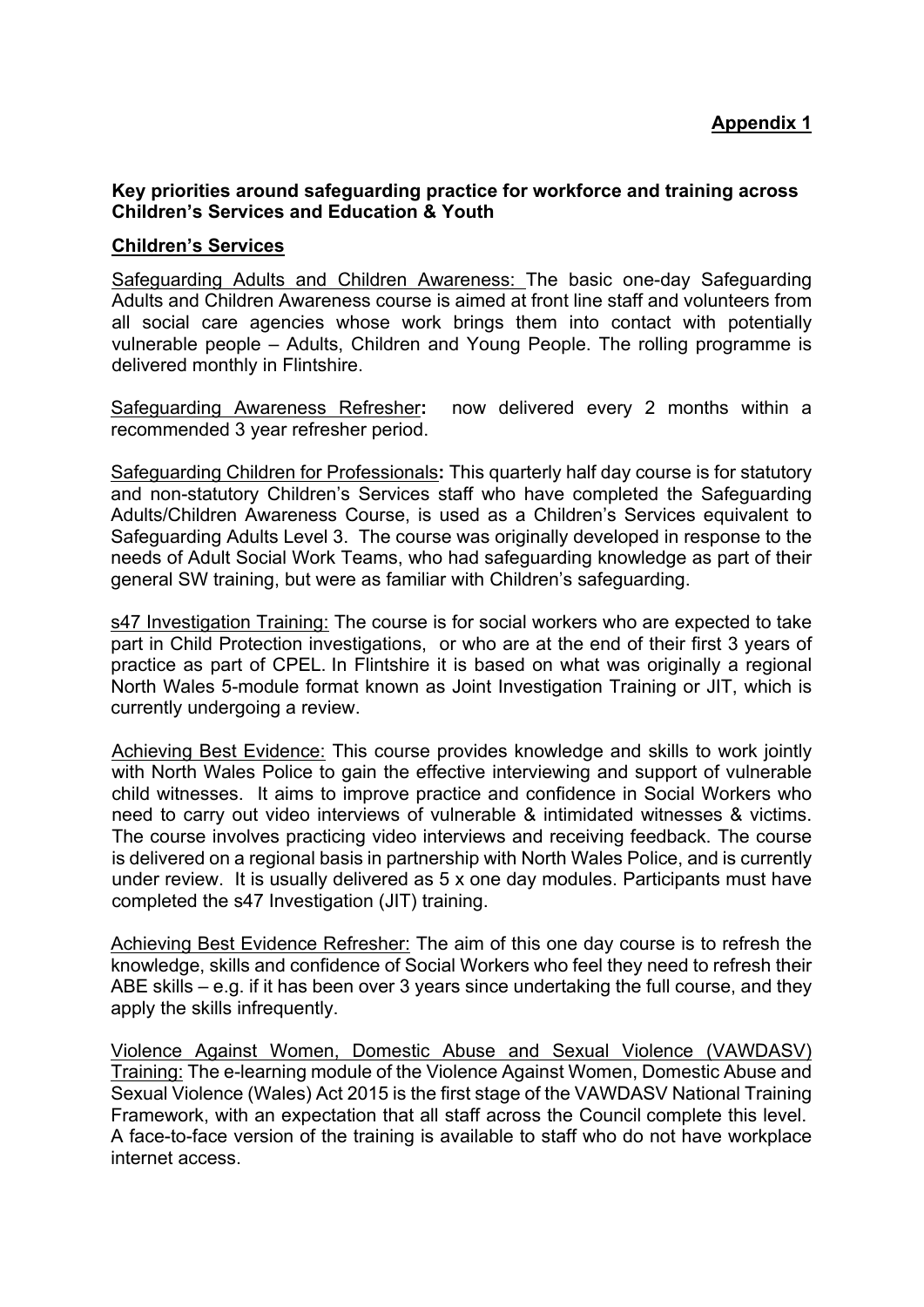Domestic Abuse (MARAC/DASH): Delivered quarterly in Flintshire. The focus on VAWDASV risks obscuring the need for Social Workers and other professionals to develop and maintain skills in using the MARAC forms and DASH procedures.

Domestic Abuse Awareness**:** Delivered quarterly in Flintshire, this course highlights a gap in the VAWDASV programme for training for non-statutory sector in all aspects of domestic abuse and sexual violence.

During the year Social Services also delivered bespoke training on:

Emotional Abuse Of Children: Causes, effects and response**.** The course explored the issues relating to emotional abuse, examining how to identify it, parental and family dynamics, messages from research, and appropriate ways to respond. Emotional abuse is the category with the second highest number of children on Child Protection Registers in Wales.

Did She Know. The one-day course explores cases of child sexual abuse and decisions related to child safety and the ability of a mother or partner to protect. Often, these decisions are made more difficult by a context of silence, whilst inappropriate denial or minimising by the offender involved creates additional difficulties both for the mother or partner, as well as for professionals working with the family. The facilitator draws on research and work by the Lucy Faithfull Foundation with sexual offenders and non-abusing mothers or partners.

## **Education and Youth Services**

Safeguarding Practice: for the Education and Youth workforce has been joined up with the work of other departments which make up the Corporate Safeguarding board. The group meet bimonthly and is chaired by the Chief Officer for Education and Youth. The Corporate Safeguarding Policy has been established and there is a regular safeguarding newsletter and information on the shared internal website. Photographs of members have been shared with all staff via the newsletter and website.

North Wales Police CSE Videos: these have been shared with all workforce staff. In addition County Lines information is cascaded to all relevant teams and A prevent refresher arranged. These were also cascaded to Education & Youth managers in the portfolio workshop.

Violence Against Women, Domestic Abuse and Sexual Violence (VAWDASV) Training: The e-learning module of the Violence Against Women, Domestic Abuse and Sexual Violence (Wales) Act 2015 is the first stage of the VAWDASV National Training Framework, with an expectation that all staff across the Council complete this level. A face-to-face version of the training is available to staff who do not have workplace internet access.

General Safeguarding Awareness: This now includes school escorts, cooks and cleaners moving forward at a basic awareness level.